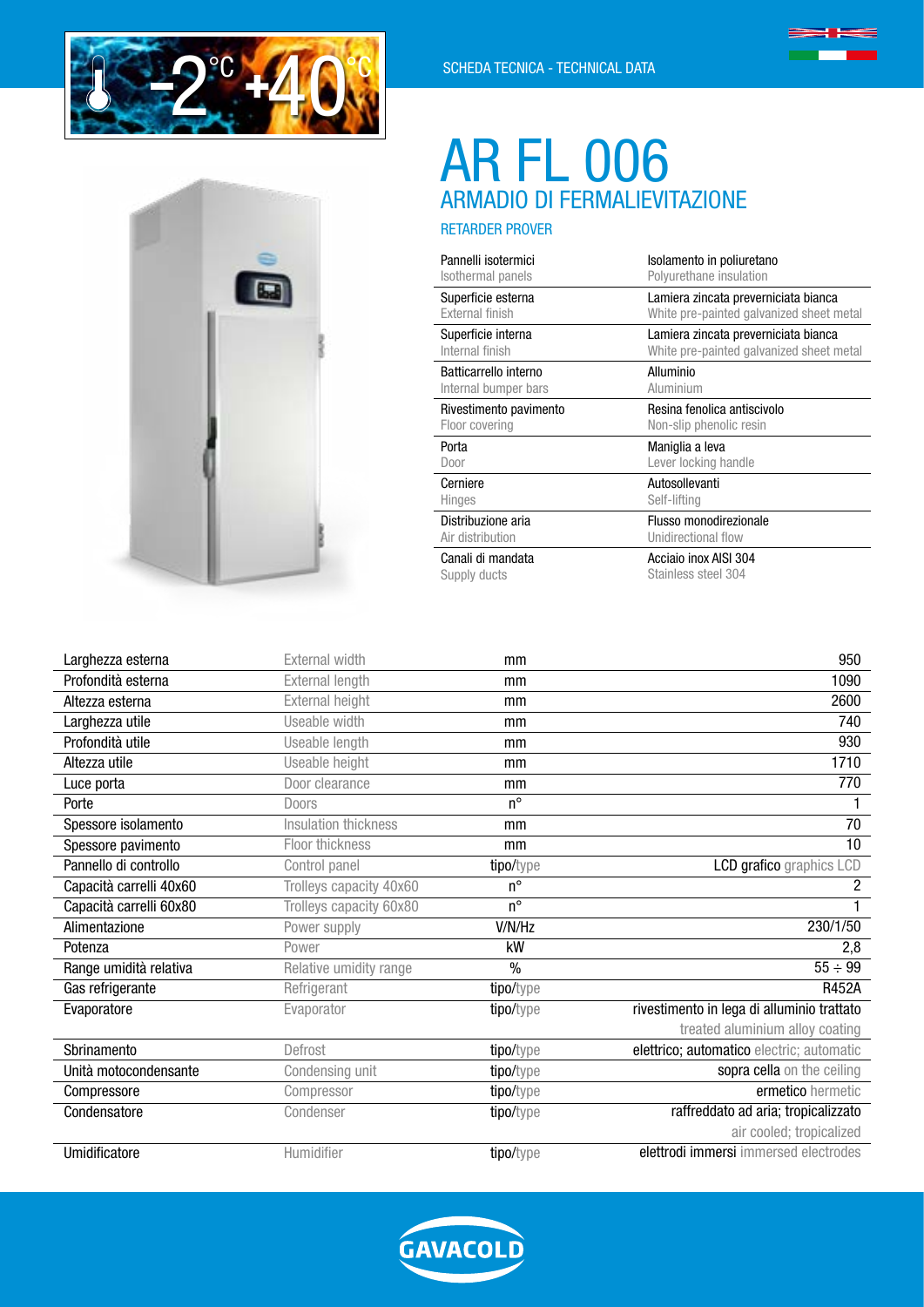

#### Gruppo motocondensante remoto da 10 a 15 m 10 to 15 m remote condensing unit

Finitura interna acciaio inox AISI 304

Stainless steel 304 internal finish

Finitura esterna acciaio inox AISI 304 Stainless steel 304 external finish

## Alimentazione e/o frequenza speciali

Special frequency and/or power supply

# PANNELLO DI CONTROLLO CONTROL PANEL

**SHEE** 

#### LCD grafico sopra porta

Graphics LCD display over the door

Programmi automatici di fermalievitazione a 6 fasi 6-phase retarder proving automatic programs

## Programmi manuali:

Manual programs:

- Lievitazione
- Proving
- Conservazione
- Storage
- Climatizzato
- Climatic function

### Ritardo di infornamento

Baking delay

Visualizzazione allarmi Alarm display

Memoria allarmi

Alarms memory



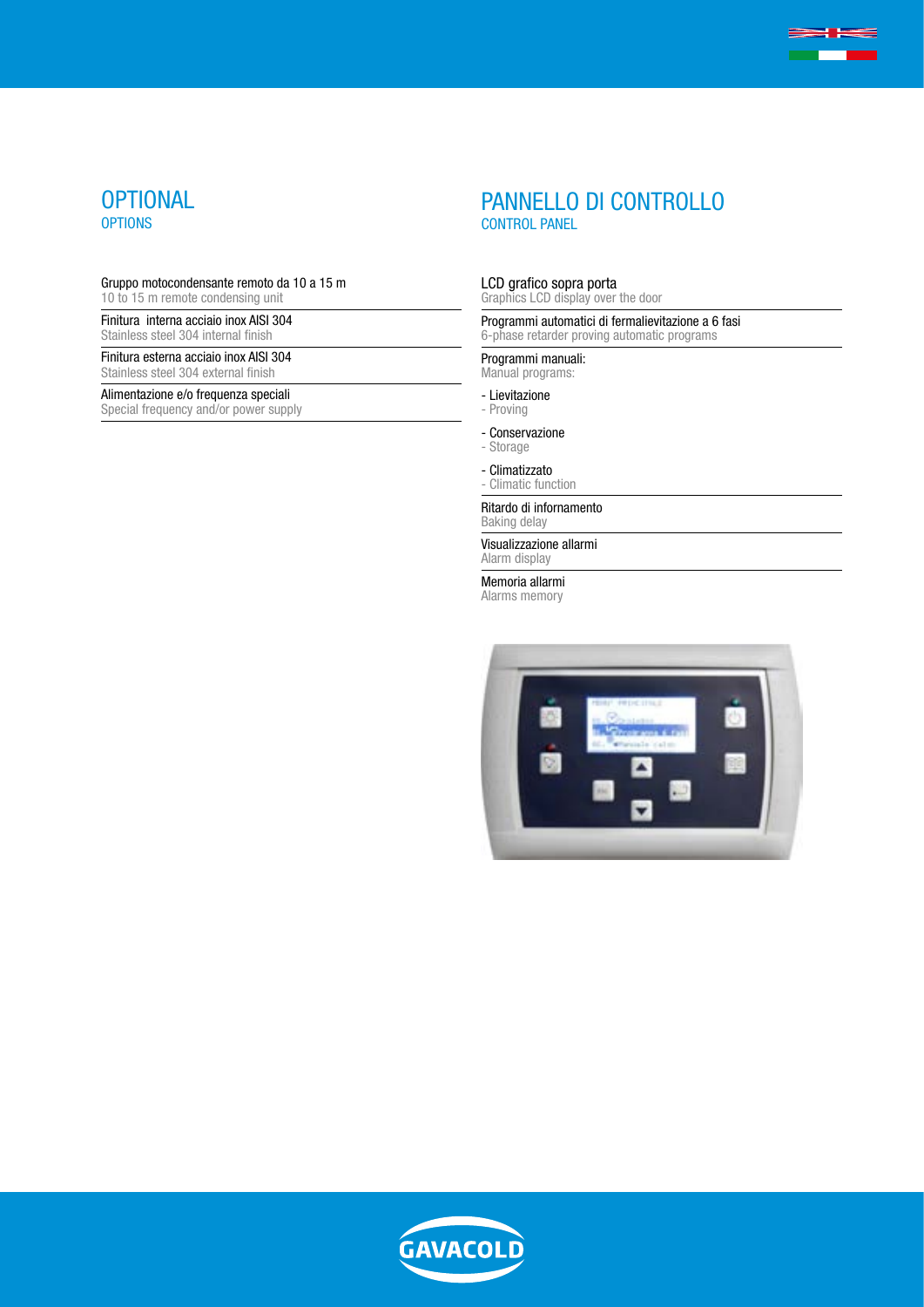



# ARMADIO DI FERMALIEVITAZIONE AR FL 012

RETARDER PROVER

| Pannelli isotermici    | Isolamento in poliuretano                |  |  |
|------------------------|------------------------------------------|--|--|
| Isothermal panels      | Polyurethane insulation                  |  |  |
| Superficie esterna     | Lamiera zincata preverniciata bianca     |  |  |
| <b>External finish</b> | White pre-painted galvanized sheet metal |  |  |
| Superficie interna     | Lamiera zincata preverniciata bianca     |  |  |
| Internal finish        | White pre-painted galvanized sheet metal |  |  |
| Batticarrello interno  | Alluminio                                |  |  |
| Internal bumper bars   | Aluminium                                |  |  |
| Rivestimento pavimento | Resina fenolica antiscivolo              |  |  |
| Floor covering         | Non-slip phenolic resin                  |  |  |
| Porta                  | Maniglia a leva                          |  |  |
| Door                   | Lever locking handle                     |  |  |
| Cerniere               | Autosollevanti                           |  |  |
| Hinges                 | Self-lifting                             |  |  |
| Distribuzione aria     | Flusso monodirezionale                   |  |  |
| Air distribution       | Unidirectional flow                      |  |  |
| Canali di mandata      | Acciaio inox AISI 304                    |  |  |
| Supply ducts           | Stainless steel 304                      |  |  |

| Larghezza esterna       | External width          | mm          | 930                                        |
|-------------------------|-------------------------|-------------|--------------------------------------------|
| Profondità esterna      | External length         | mm          | 1520                                       |
| Altezza esterna         | External height         | mm          | 2600                                       |
| Larghezza utile         | Useable width           | mm          | 740                                        |
| Profondità utile        | Useable length          | mm          | 1380                                       |
| Altezza utile           | Useable height          | mm          | 1710                                       |
| Luce porta              | Door clearance          | mm          | 770                                        |
| Porte                   | <b>Doors</b>            | $n^{\circ}$ |                                            |
| Spessore isolamento     | Insulation thickness    | mm          | 60                                         |
| Spessore pavimento      | Floor thickness         | mm          | 10                                         |
| Pannello di controllo   | Control panel           | tipo/type   | LCD grafico graphics LCD                   |
| Capacità carrelli 40x60 | Trolleys capacity 40x60 | $n^{\circ}$ | 3                                          |
| Capacità carrelli 60x80 | Trolleys capacity 60x80 | $n^{\circ}$ |                                            |
| Alimentazione           | Power supply            | V/N/Hz      | 230/1/50                                   |
| Potenza                 | Power                   | kW          | 2,8                                        |
| Range umidità relativa  | Relative umidity range  | $\%$        | $55 \div 99$                               |
| Gas refrigerante        | Refrigerant             | tipo/type   | <b>R452A</b>                               |
| Evaporatore             | Evaporator              | tipo/type   | rivestimento in lega di alluminio trattato |
|                         |                         |             | treated aluminium alloy coating            |
| Sbrinamento             | Defrost                 | tipo/type   | elettrico; automatico electric; automatic  |
| Unità motocondensante   | Condensing unit         | tipo/type   | sopra cella on the ceiling                 |
| Compressore             | Compressor              | tipo/type   | ermetico hermetic                          |
| Condensatore            | Condenser               | tipo/type   | raffreddato ad aria; tropicalizzato        |
|                         |                         |             | air cooled; tropicalized                   |
| Umidificatore           | Humidifier              | tipo/type   | elettrodi immersi immersed electrodes      |